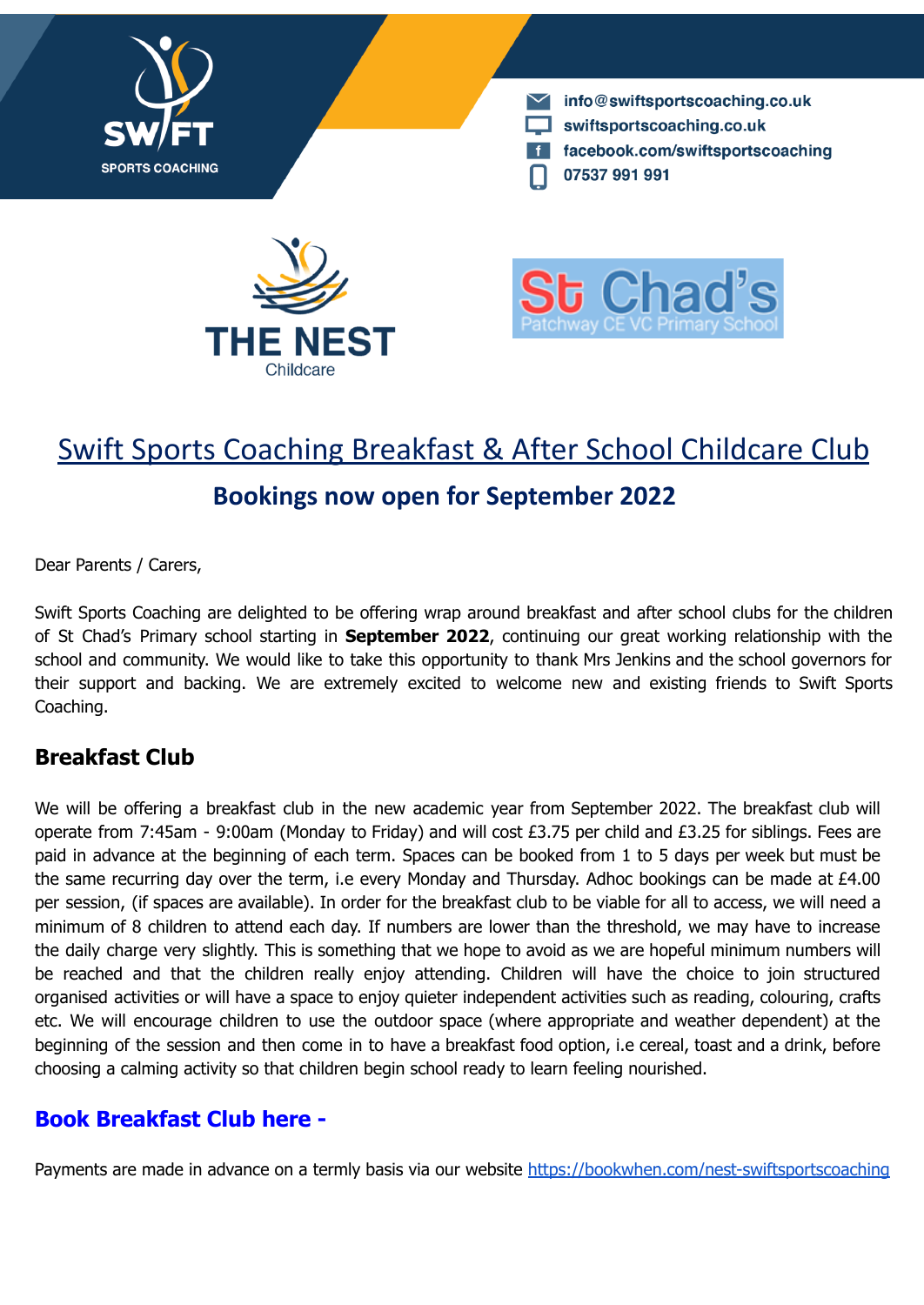### **After School Club**

The Nest after school club will operate from the end of the school day at 3.30pm and continue until 5.30pm starting in September 2022, Monday to Friday. We are also proposing to run the Nest After School Club from 27th June 2022, this term (Mon - Fri) if numbers are viable.

The cost of each daily session is £6.75 per child inclusive of snacks. Siblings are charged at an additional £6.25 per session. Unfortunately, we are unable to currently accept childcare vouchers/schemes. The club will operate on the school site at St Chad's Primary school. A member of the Nest team will collect and walk the children in KS1 to the after school club room. Children in KS2 can walk independently to the room.

Once all children are registered they will be given a choice of activities. Choices include; a sports session, arts and craft session, structured play etc. The Nest will be offering a variety of healthy snacks including fruit, cereal bars and toast as well as squash and water. Following the snack / drink break children can use the remaining time at the after school club to explore games with their friends, watch films, play board games, paint and much more.



We are able to offer a maximum of 40 places per day and will need a minimum of 8 children per day on average to operate. Spaces on the club will be allocated on a first come first serve basis. We welcome any feedback or suggestions to help enhance the club provision. Our aim is to create a safe, fun and positive environment for all children to thrive.

#### **Book After School Club here -**

Payments are made in advance on a termly basis via our website <https://bookwhen.com/nest-swiftsportscoaching>

#### **Open Day and Free welcome taster sessions**

We are offering two **FREE** drop-in sessions on **Thursday 30th June** and **Friday 1st July** 2022, from 3.30 - 5.30pm. This is a stay and play session, (we politely ask parents/carers to stay whilst your child(ren) are playing). This is open to any child that attends St Chad's Primary school. This will be a great opportunity to meet the Nest staff, other children, like minded parents and an insight into how the club will run. We will have complimentary hot drinks, fruit and squash available throughout the session.

If you would like to book a space for either of these days, please email us at **nest@swiftsportscoaching.co.uk** to confirm your attendance.